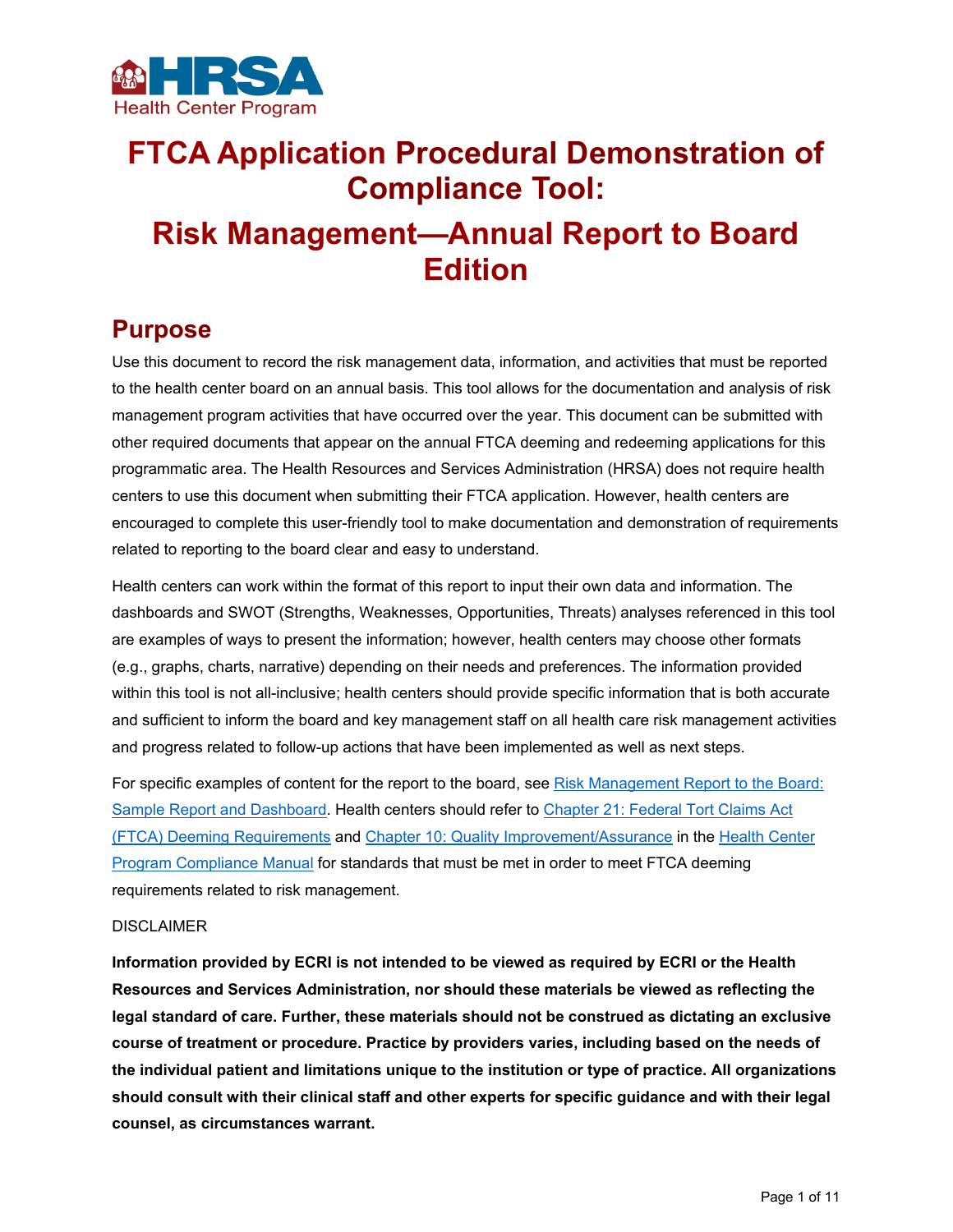

*This model plan is intended as guidance to be adapted consistent with the internal needs of your organization. This plan is not to be viewed as required by ECRI or the Health Resources and Services Administration. All policies, procedures, and*  forms reprinted are intended not as models, but rather as samples submitted by ECRI member and nonmember *institutions for illustration purposes only. ECRI is not responsible for the content of any reprinted materials. Healthcare*  laws, standards, and requirements change at a rapid pace, and thus, the sample policies may not meet current *requirements. ECRI urges all members to consult with their legal counsel regarding the adequacy of policies, procedures, and forms.*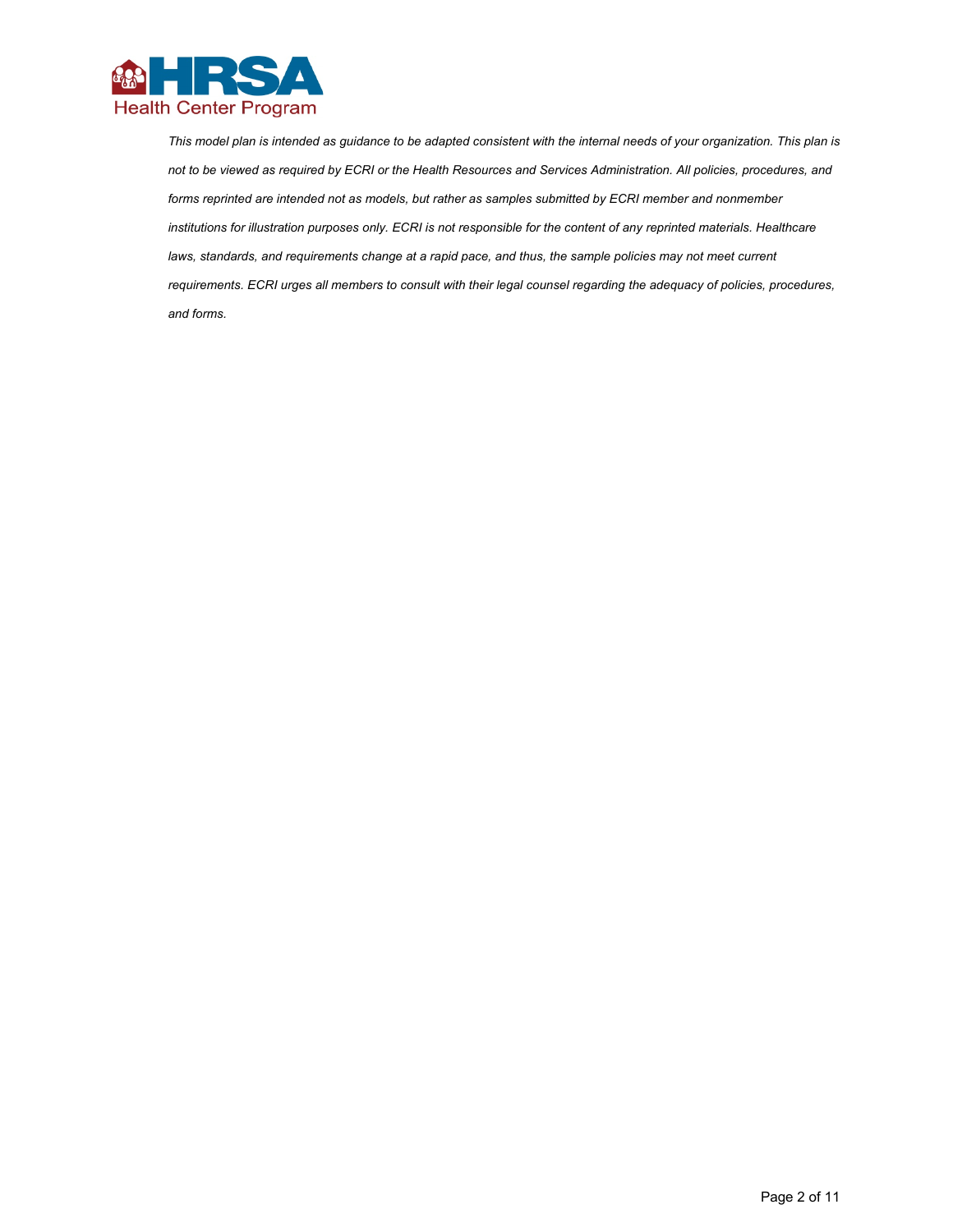

**Title:** Annual Risk Management Report to the Governance Board

**Date:** January 1, to December 31,

**Submitted by:** 

**Reviewed/approved by:** 

**Date submitted to the board:** 

**Date recorded in the board minutes:** 

## **Introduction**

The purpose of this report is to provide an account of [Name of Health Center's] annual performance relative to the risk management plan and evaluate the effectiveness of risk management activities aimed to mitigate risks and respond to identified areas of high risk. Topics presented include high-risk and quarterly risk assessments, adverse event reporting, risk management training, risk and patient safety activities, and claims management. Each topic includes:

- An introduction to explain the relevance of the topic
- A data summary to highlight performance relative to established goals
- A SWOT (Strengths, Weaknesses, Opportunities, Threats) analysis to identify additional factors related to performance
- Follow-up actions to note activities aimed to maintain or improve performance throughout the year
- A conclusion to summarize findings at year-end
- Proposed future activities to respond to identified areas of high organizational risk

See the attached Risk Management Dashboard for a complete data summary of all topics presented.

## **High-Risk and Quarterly Risk Assessments**

## *Introduction*

#### The [Health Center Program Compliance Manual](https://bphc.hrsa.gov/programrequirements/compliancemanual/chapter-21.html)

requires quarterly risk assessments focused on patient safety. A risk assessment is a structured process used to identify potential hazards within the organization's operations, departments, and services. Risk assessment tools include self-assessment questionnaires, FMEA, and safety walkrounds—in which members of leadership walk around the building and ask employees about potential risks and concerns while observing processes in action. Collecting data on practices, policies, and safety cultures in various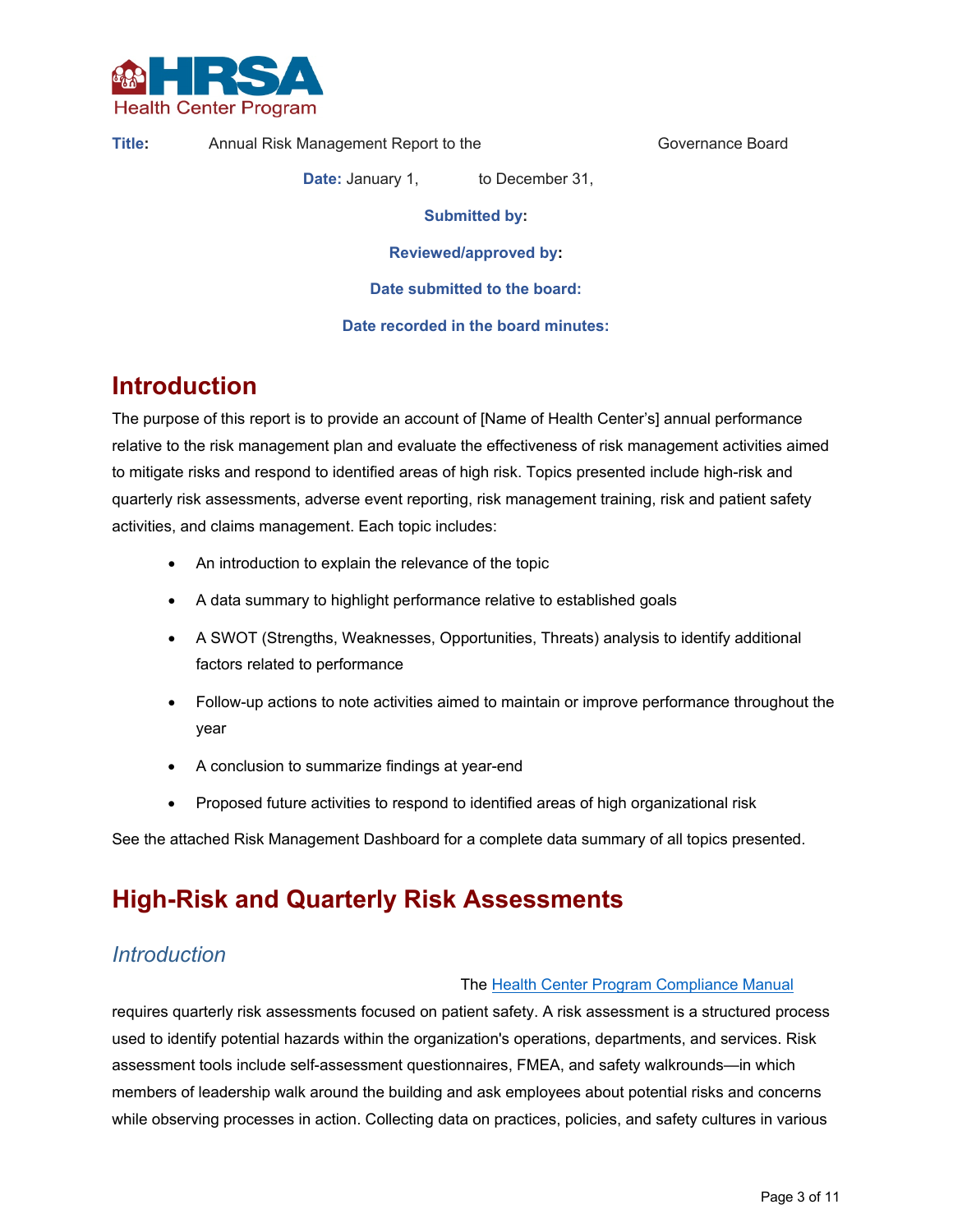

areas generates information that can be used to proactively target patient safety activities and prioritize risk prevention and reduction strategies.

| <b>Risk Activity Focus Area/Measure</b> | <b>Summary Description of Assessment/Methodology/Indicators</b> |
|-----------------------------------------|-----------------------------------------------------------------|
|                                         |                                                                 |
|                                         |                                                                 |
|                                         |                                                                 |
|                                         |                                                                 |

## *Data Summary*

See the dashboard below for completed risk management activities and status of the health center's performance relative to established risk management goals.

| Person responsible | <b>Measure/Key Performance</b><br>Indicator | Threshold/<br>Goal | Q <sub>1</sub> | Q <sub>2</sub> | Q <sub>3</sub> | Q <sub>4</sub> | <b>Annual</b><br><b>Total</b> |
|--------------------|---------------------------------------------|--------------------|----------------|----------------|----------------|----------------|-------------------------------|
|                    |                                             |                    |                |                |                |                |                               |
|                    |                                             |                    |                |                |                |                |                               |
|                    |                                             |                    |                |                |                |                |                               |
|                    |                                             |                    |                |                |                |                |                               |
|                    |                                             |                    |                |                |                |                |                               |
|                    |                                             |                    |                |                |                |                |                               |

### *SWOT Analysis*

| <b>Strengths</b> | Weaknesses | <b>Opportunities</b> | <b>Threats</b> |
|------------------|------------|----------------------|----------------|
|                  |            |                      |                |
|                  |            |                      |                |
|                  |            |                      |                |

## *Follow-up Actions*

[QUARTER, YEAR]:

[QUARTER, YEAR]:

[QUARTER, YEAR]:

[QUARTER, YEAR]:

## *Conclusion*

## *Proposed Future Activities*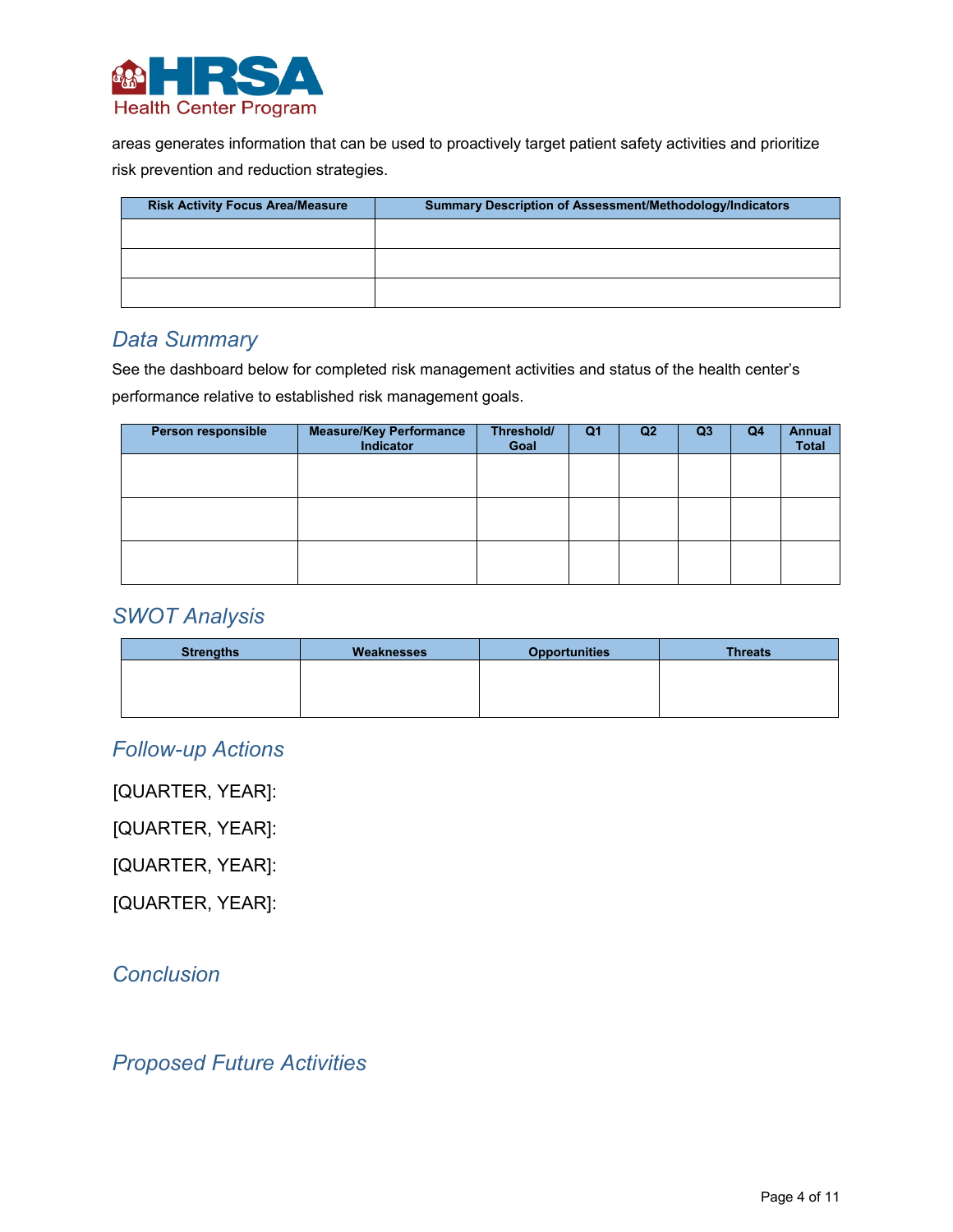

## **Adverse Event Reporting**

### *Introduction*

Event reporting is an essential component of the risk management program and is considered part of the performance and quality improvement process. Each provider, employee, or volunteer is responsible to report all adverse events, including sentinel events, incidents, and near misses at the time they are discovered to his or her immediate supervisor and/or the risk manager. The risk manager, in conjunction with the manager of the service (as applicable), is responsible for conducting follow-up investigations. The manager's investigation is a form of self-critical analysis to determine the cause of the incident, analyze the process, and make improvements.

| <b>Risk Activity Focus Area/Measure</b> | <b>Summary Description of Assessment/Methodology/Indicators</b> |
|-----------------------------------------|-----------------------------------------------------------------|
|                                         |                                                                 |
|                                         |                                                                 |
|                                         |                                                                 |
|                                         |                                                                 |

## *Data Summary*

See the dashboard below for completed risk management activities and status of the health center's performance relative to established risk management goals.

| Person responsible | <b>Measure/Key Performance</b><br>Indicator | Threshold/<br>Goal | Q <sub>1</sub> | Q <sub>2</sub> | Q <sub>3</sub> | Q <sub>4</sub> | <b>Annual</b><br>Total |
|--------------------|---------------------------------------------|--------------------|----------------|----------------|----------------|----------------|------------------------|
|                    |                                             |                    |                |                |                |                |                        |
|                    |                                             |                    |                |                |                |                |                        |
|                    |                                             |                    |                |                |                |                |                        |
|                    |                                             |                    |                |                |                |                |                        |
|                    |                                             |                    |                |                |                |                |                        |
|                    |                                             |                    |                |                |                |                |                        |

## *SWOT Analysis*

| <b>Strengths</b> | Weaknesses | <b>Opportunities</b> | <b>Threats</b> |
|------------------|------------|----------------------|----------------|
|                  |            |                      |                |
|                  |            |                      |                |
|                  |            |                      |                |

## *Follow-up Actions*

[QUARTER, YEAR]:

[QUARTER, YEAR]:

[QUARTER, YEAR]:

[QUARTER, YEAR]: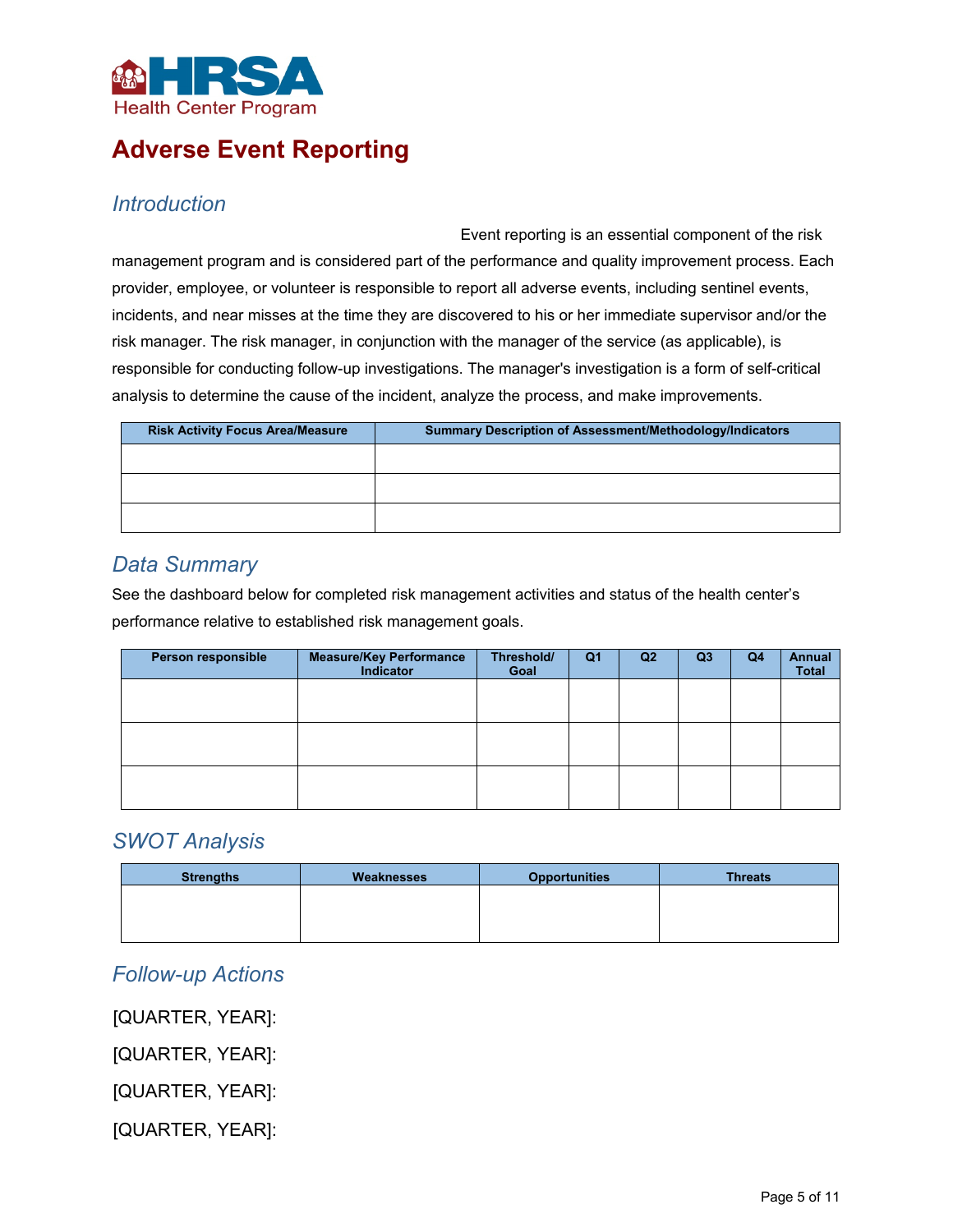

*Conclusion* 

## *Proposed Future Activities*

## **Risk Management Training**

### *Introduction*

#### The [Health Center Program Compliance Manual](https://bphc.hrsa.gov/programrequirements/compliancemanual/chapter-21.html#titletop)

requires risk management training for all staff members and documentation that all appropriate staff complete training at least annually. Risk management education and training are critical for clinical and nonclinical staff to improve safety and mitigate risk related to patient care. The risk manager identifies areas of highest risk within the context of the health center's risk management plan and selects risk management training topics.

| <b>Risk Activity Focus Area/Measure</b> | <b>Summary Description of Assessment/Methodology/Indicators</b> |
|-----------------------------------------|-----------------------------------------------------------------|
|                                         |                                                                 |
|                                         |                                                                 |
|                                         |                                                                 |
|                                         |                                                                 |

### *Data Summary*

See the dashboard below for completed risk management activities and status of the health center's performance relative to established risk management goals.

| Person responsible | <b>Measure/Key Performance</b><br><b>Indicator</b> | Threshold/<br>Goal | Q1 | Q <sub>2</sub> | Q <sub>3</sub> | Q4 | <b>Annual</b><br><b>Total</b> |
|--------------------|----------------------------------------------------|--------------------|----|----------------|----------------|----|-------------------------------|
|                    |                                                    |                    |    |                |                |    |                               |
|                    |                                                    |                    |    |                |                |    |                               |
|                    |                                                    |                    |    |                |                |    |                               |
|                    |                                                    |                    |    |                |                |    |                               |
|                    |                                                    |                    |    |                |                |    |                               |
|                    |                                                    |                    |    |                |                |    |                               |

## *SWOT Analysis*

| <b>Strengths</b> | Weaknesses | <b>Opportunities</b> | <b>Threats</b> |
|------------------|------------|----------------------|----------------|
|                  |            |                      |                |
|                  |            |                      |                |
|                  |            |                      |                |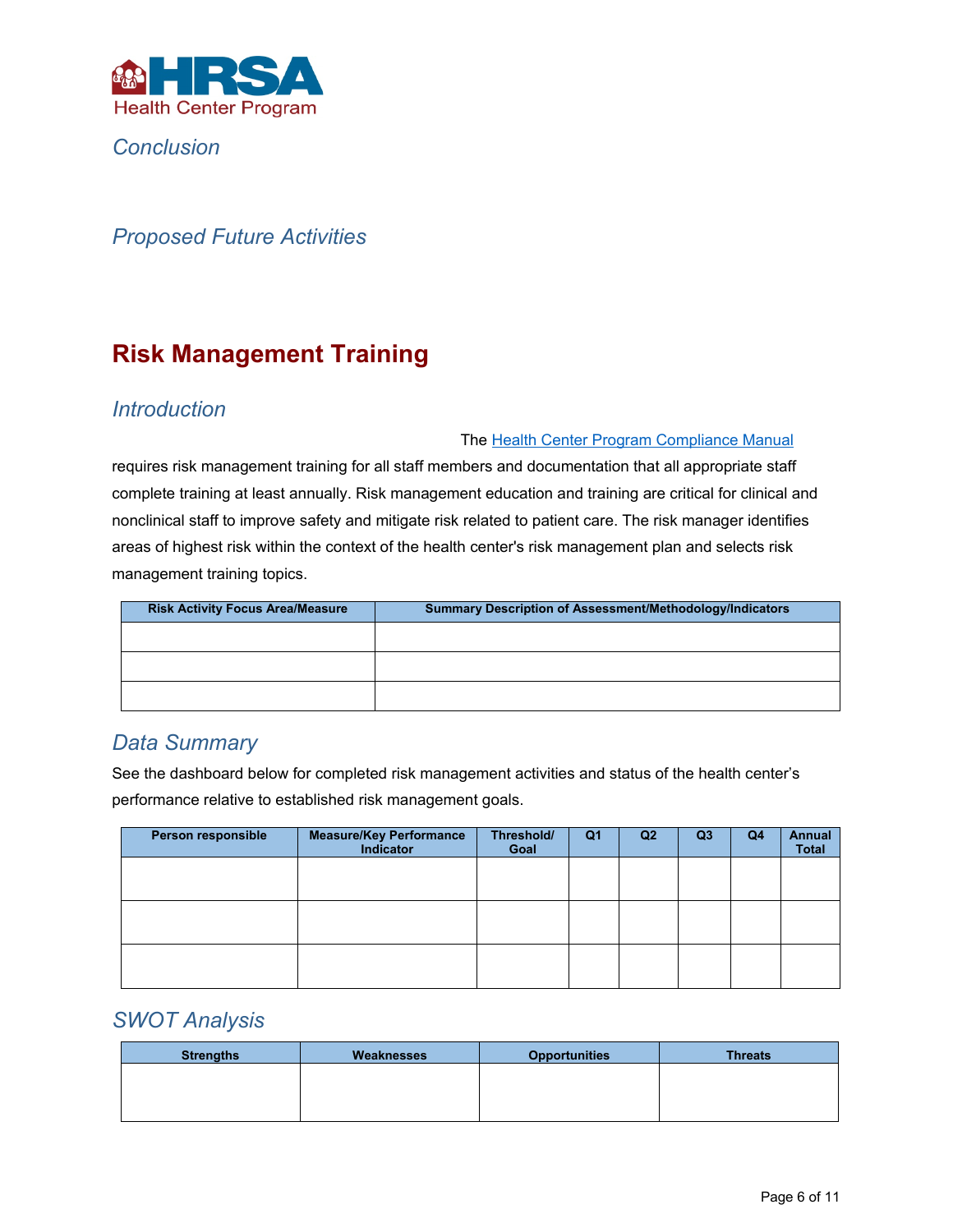

*Follow-up Actions* [QUARTER, YEAR]: [QUARTER, YEAR]: [QUARTER, YEAR]:

[QUARTER, YEAR]:

*Conclusion* 

*Proposed Future Activities* 

## **Risk and Patient Safety Activities**

## *Introduction*

The objective of the health center's patient safety and

risk management program is to continuously improve patient safety and minimize and/or prevent the occurrence of errors, events, and system breakdowns leading to harm to patients, staff, volunteers, visitors, and others through proactive risk management and patient safety activities.

| <b>Risk Activity Focus Area/Measure</b> | <b>Summary Description of Assessment/Methodology/Indicators</b> |
|-----------------------------------------|-----------------------------------------------------------------|
|                                         |                                                                 |
|                                         |                                                                 |
|                                         |                                                                 |
|                                         |                                                                 |

## *Data Summary*

See the dashboard below for completed risk management activities and status of the health center's performance relative to established risk management goals.

| Person responsible | <b>Measure/Key Performance</b><br><b>Indicator</b> | Threshold/<br>Goal | Q1 | Q <sub>2</sub> | Q <sub>3</sub> | Q4 | <b>Annual</b><br><b>Total</b> |
|--------------------|----------------------------------------------------|--------------------|----|----------------|----------------|----|-------------------------------|
|                    |                                                    |                    |    |                |                |    |                               |
|                    |                                                    |                    |    |                |                |    |                               |
|                    |                                                    |                    |    |                |                |    |                               |
|                    |                                                    |                    |    |                |                |    |                               |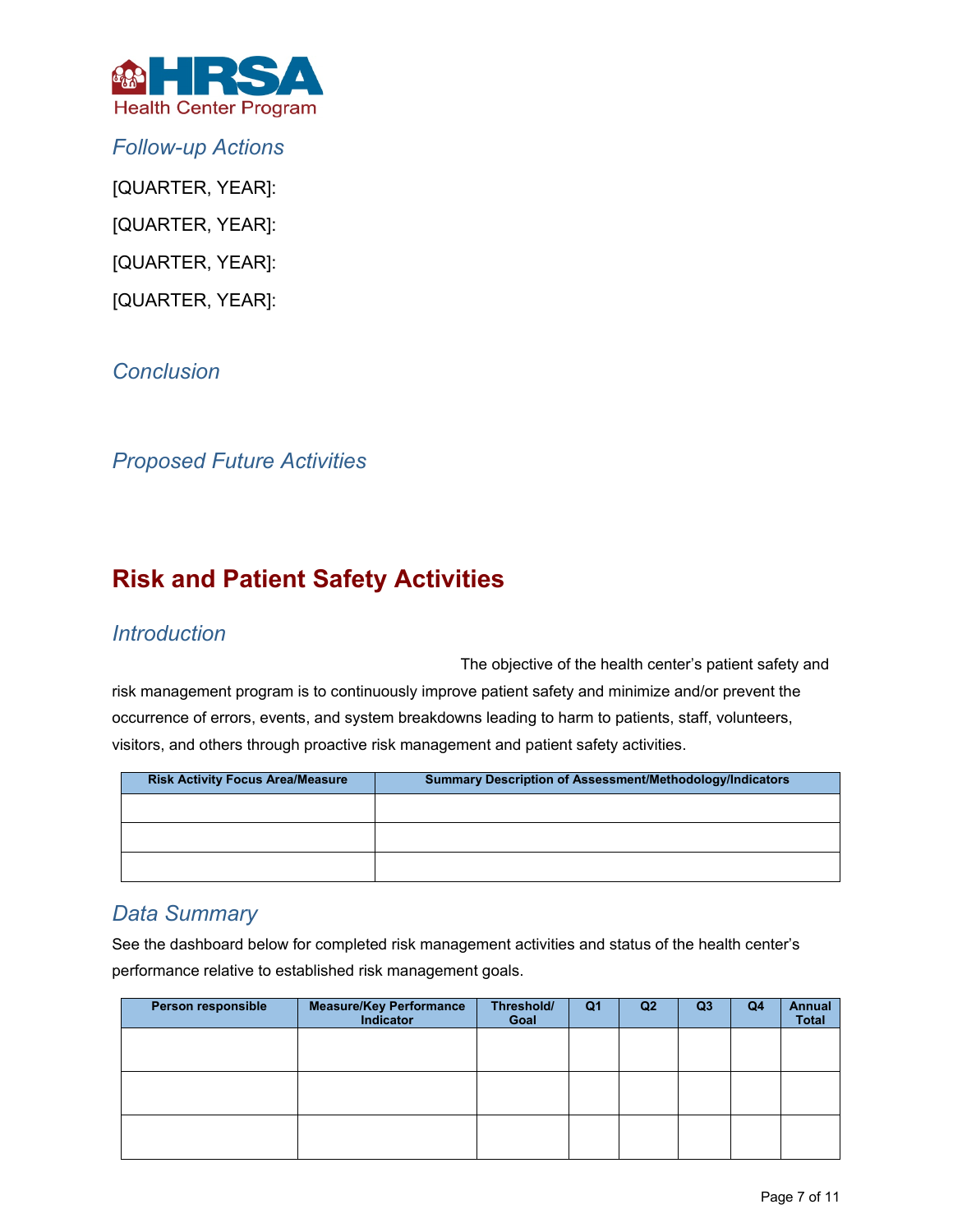

## *SWOT Analysis*

| <b>Strengths</b> | Weaknesses | <b>Opportunities</b> | <b>Threats</b> |
|------------------|------------|----------------------|----------------|
|                  |            |                      |                |
|                  |            |                      |                |
|                  |            |                      |                |

### *Follow-up Actions*

[QUARTER, YEAR]:

[QUARTER, YEAR]:

[QUARTER, YEAR]:

[QUARTER, YEAR]:

*Conclusion* 

*Proposed Future Activities* 

## **Claims Management**

## *Introduction*

#### The [Health Center Program Compliance Manual](https://bphc.hrsa.gov/programrequirements/compliancemanual/chapter-21.html#titletop)

requires health centers to have a claims management process for addressing any potential or actual health or health-related claims. The health center identifies risk areas most likely to lead to claims based on previous claims activity, claims prevention guidance from professional organizations, and published research.

| <b>Risk Activity Focus Area/Measure</b> | <b>Summary Description of Assessment/Methodology/Indicators</b> |  |  |  |  |
|-----------------------------------------|-----------------------------------------------------------------|--|--|--|--|
|                                         |                                                                 |  |  |  |  |
|                                         |                                                                 |  |  |  |  |
|                                         |                                                                 |  |  |  |  |
|                                         |                                                                 |  |  |  |  |

## *Data Summary*

See the dashboard below for completed risk management activities and status of the health center's performance relative to established risk management goals.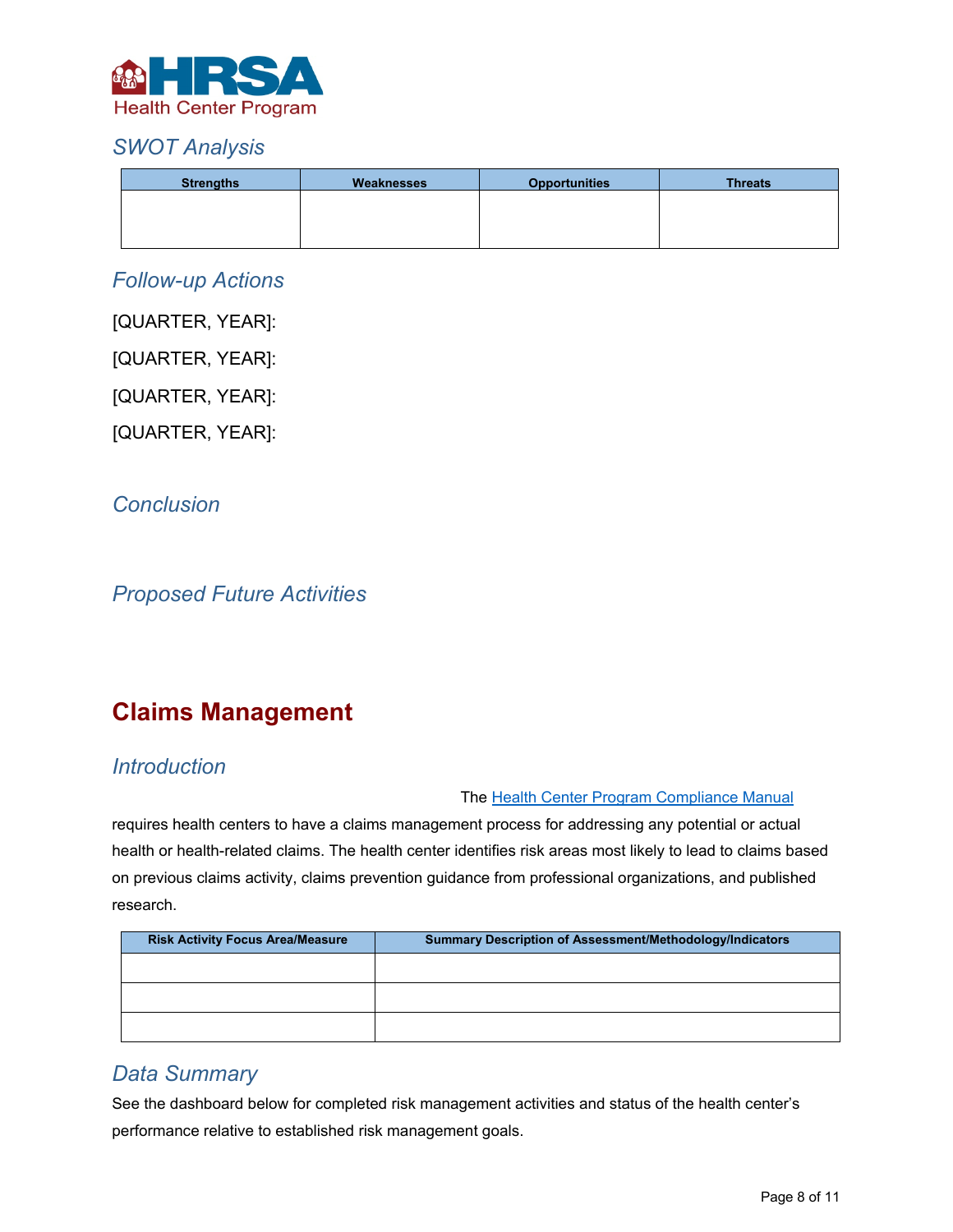

| Person responsible | <b>Measure/Key Performance</b><br>Indicator | Threshold/<br>Goal | Q1 | Q2 | Q <sub>3</sub> | Q4 | <b>Annual</b><br><b>Total</b> |
|--------------------|---------------------------------------------|--------------------|----|----|----------------|----|-------------------------------|
|                    |                                             |                    |    |    |                |    |                               |
|                    |                                             |                    |    |    |                |    |                               |
|                    |                                             |                    |    |    |                |    |                               |
|                    |                                             |                    |    |    |                |    |                               |
|                    |                                             |                    |    |    |                |    |                               |
|                    |                                             |                    |    |    |                |    |                               |

### *SWOT Analysis*

| <b>Strengths</b> | Weaknesses | <b>Opportunities</b> | <b>Threats</b> |
|------------------|------------|----------------------|----------------|
|                  |            |                      |                |
|                  |            |                      |                |
|                  |            |                      |                |

### *Follow-up Actions*

[QUARTER, YEAR]:

[QUARTER, YEAR]:

[QUARTER, YEAR]:

[QUARTER, YEAR]:

*Conclusion* 

*Proposed Future Activities* 

## **Report Submission**

The Annual Risk Management Report to the Governance Board is respectfully submitted to demonstrate the ongoing risk management program to reduce the risk of adverse outcomes and provide safe, efficient, and effective care and services.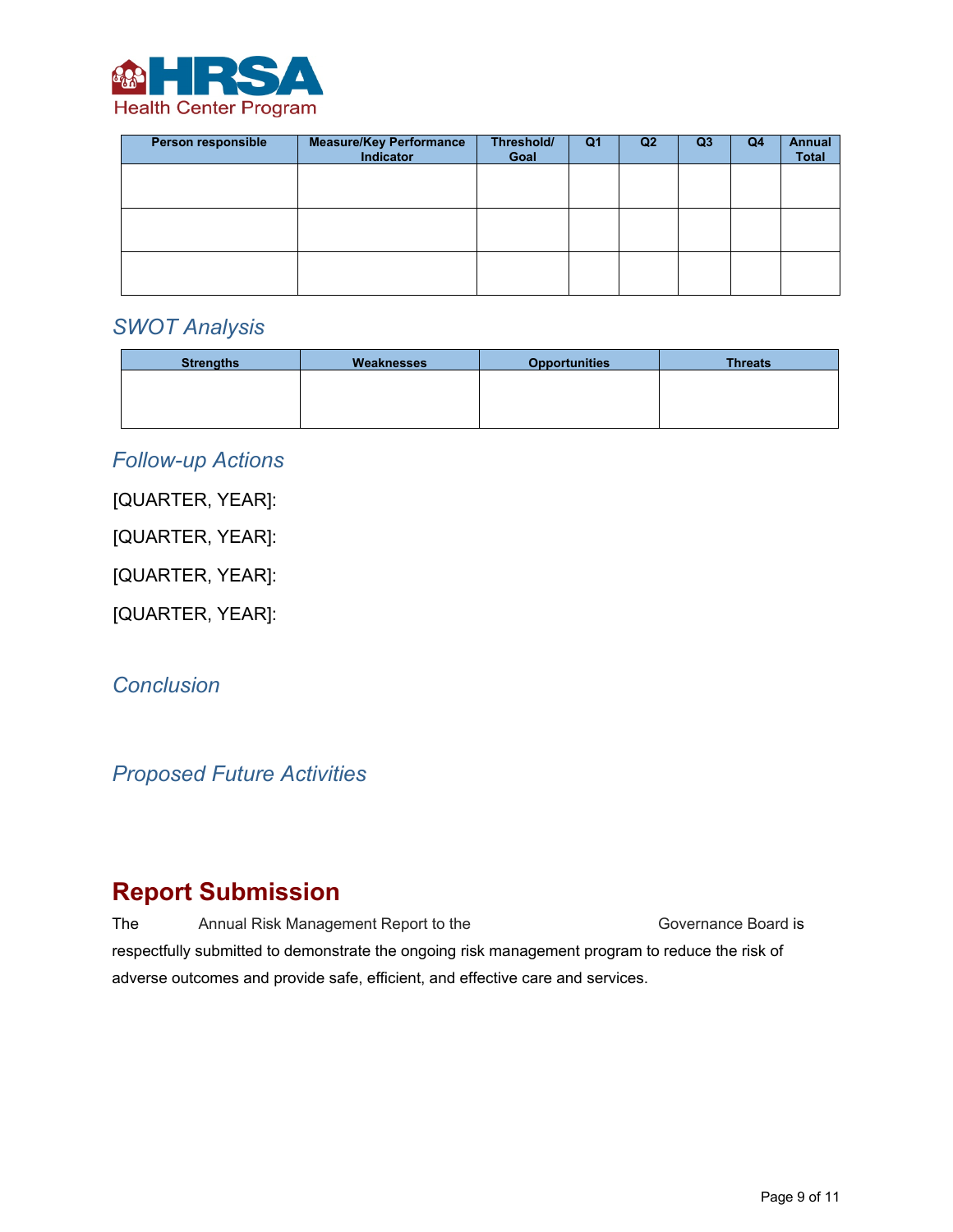

# **Risk Management Dashboard**

[Use the following dashboard to summarize the measures presented in the report above. ]

| Person      |                                                                      |                  |                |    |    |                |                     |
|-------------|----------------------------------------------------------------------|------------------|----------------|----|----|----------------|---------------------|
| responsible | <b>Measure/ Key Performance Indicator</b><br><b>Risk Assessments</b> | <b>Threshold</b> | Q <sub>1</sub> | Q2 | Q3 | Q <sub>4</sub> | <b>Annual Total</b> |
|             |                                                                      |                  |                |    |    |                |                     |
|             |                                                                      |                  |                |    |    |                |                     |
|             |                                                                      |                  |                |    |    |                |                     |
|             |                                                                      |                  |                |    |    |                |                     |
|             |                                                                      |                  |                |    |    |                |                     |
|             |                                                                      |                  |                |    |    |                |                     |
|             |                                                                      |                  |                |    |    |                |                     |
|             | <b>Adverse Events/ Incident Reports</b>                              |                  |                |    |    |                |                     |
|             |                                                                      |                  |                |    |    |                |                     |
|             |                                                                      |                  |                |    |    |                |                     |
|             | <b>Training and Education</b>                                        |                  |                |    |    |                |                     |
|             |                                                                      |                  |                |    |    |                |                     |
|             |                                                                      |                  |                |    |    |                |                     |
|             |                                                                      |                  |                |    |    |                |                     |
|             |                                                                      |                  |                |    |    |                |                     |
|             | <b>Risk and Patient Safety Activities</b>                            |                  |                |    |    |                |                     |
|             |                                                                      |                  |                |    |    |                |                     |
|             |                                                                      |                  |                |    |    |                |                     |
|             | <b>Claims Management</b>                                             |                  |                |    |    |                |                     |
|             |                                                                      |                  |                |    |    |                |                     |
|             |                                                                      |                  |                |    |    |                |                     |
|             |                                                                      |                  |                |    |    |                |                     |
|             | <b>Dashboard Key - Performance Threshold</b>                         |                  |                |    |    |                |                     |
|             | Improved/exceeded expectations (green shading or *)                  |                  |                |    |    |                |                     |
|             | Acceptable/needs improvement (yellow shading or **)                  |                  |                |    |    |                |                     |
|             | Not meeting target, action needed (red shading or ***)               |                  |                |    |    |                |                     |